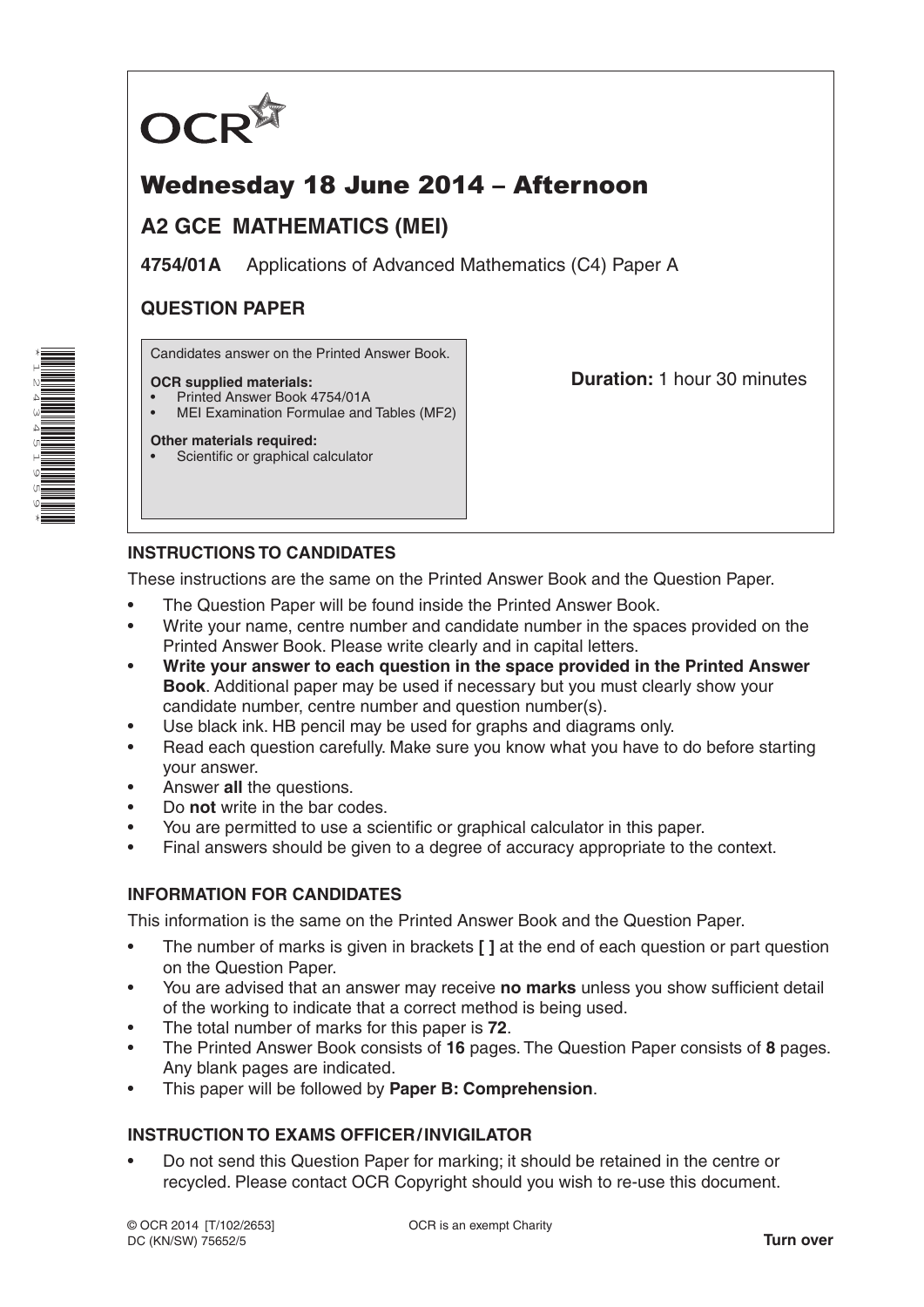- **1** Express  $(x)(4 + x)$ *x*  $(2-x)(4)$ 3  $\frac{3x}{(2-x)(4+x^2)}$  in partial fractions. **[5]**
- **2** Find the first three terms in the binomial expansion of  $(4+x)^{\frac{3}{2}}$ . State the set of values of *x* for which the expansion is valid. **[5]**
- **3** Fig. 3 shows the curve  $y = x^3 + \sqrt{(\sin x)}$  for  $0 \le x \le \frac{\pi}{4}$ .



**Fig. 3**

- **(i)** Use the trapezium rule with 4 strips to estimate the area of the region bounded by the curve, the *x*-axis and the line  $x = \frac{\pi}{4}$ , giving your answer to 3 decimal places. [4]
- **(ii)** Suppose the number of strips in the trapezium rule is increased. Without doing further calculations, state, with a reason, whether the area estimate increases, decreases, or it is not possible to say. **[1]**

4 (i) Show that 
$$
\cos(\alpha + \beta) = \frac{1 - \tan \alpha \tan \beta}{\sec \alpha \sec \beta}
$$
. [3]

(ii) Hence show that 
$$
\cos 2\alpha = \frac{1 - \tan^2 \alpha}{1 + \tan^2 \alpha}
$$
. [2]

(iii) Hence or otherwise solve the equation  $\frac{1}{1 + \tan x}$ tan 1 1 2 1 2 2 *i i* +  $\frac{-\tan^2 \theta}{\theta} = \frac{1}{2}$  for  $0^\circ \le \theta \le 180^\circ$ . [3]

- **5** A curve has parametric equations  $x = e^{3t}$ ,  $y = te^{2t}$ .
	- **(i)** Find  $\frac{dy}{dx}$ *y*  $\frac{dy}{dx}$  in terms of *t*. Hence find the exact gradient of the curve at the point with parameter *t* = 1. **[4]**
	- (ii) Find the cartesian equation of the curve in the form  $y = ax^b \ln x$ , where *a* and *b* are constants to be determined. **[3]**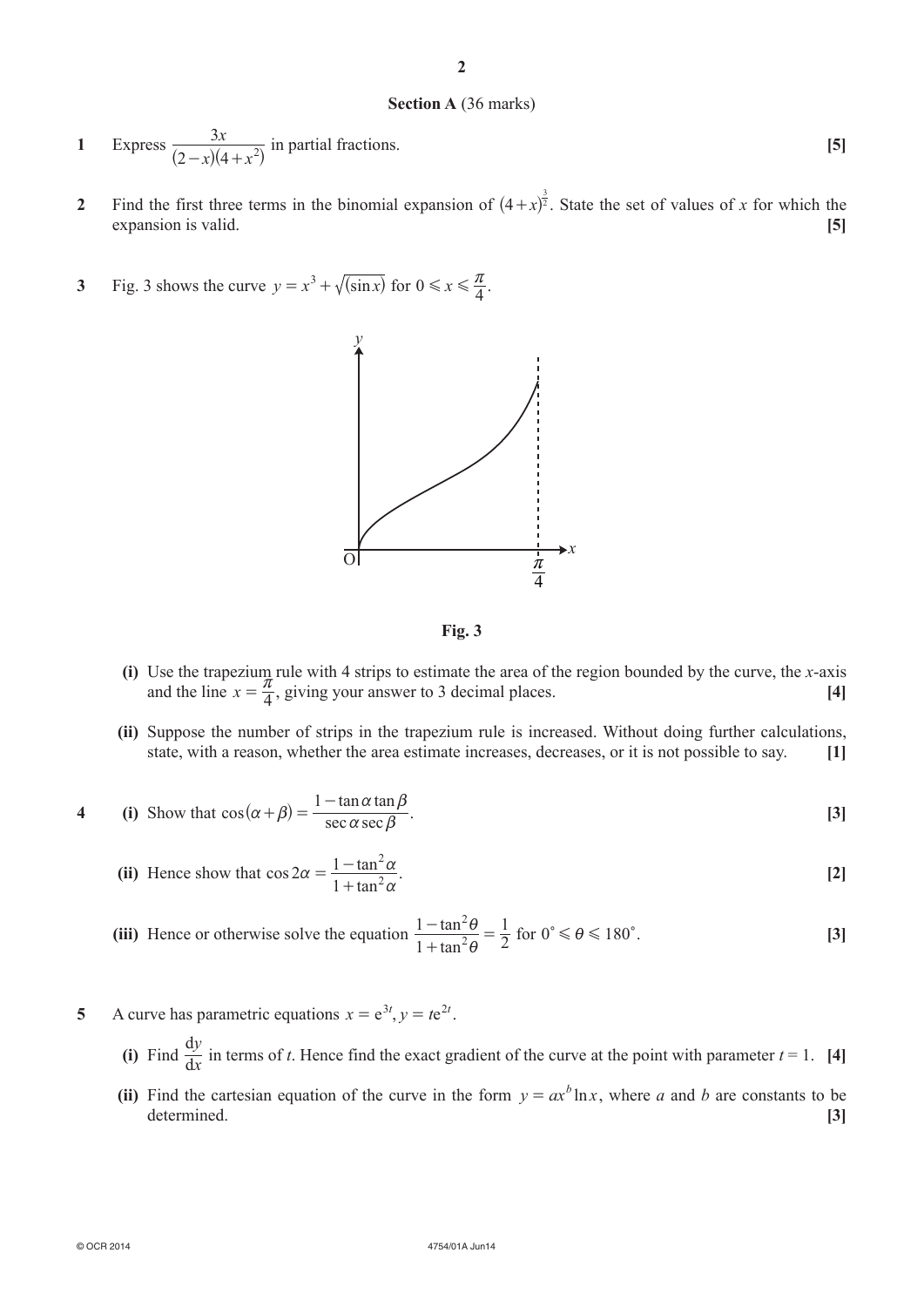**6** Fig. 6 shows the region enclosed by the curve  $y = (1 + 2x^2)^{\frac{1}{3}}$  and the line  $y = 2$ .





This region is rotated about the *y*-axis. Find the volume of revolution formed, giving your answer as a multiple of  $\pi$ .  $[6]$ 

**Question 7 begins on page 4.**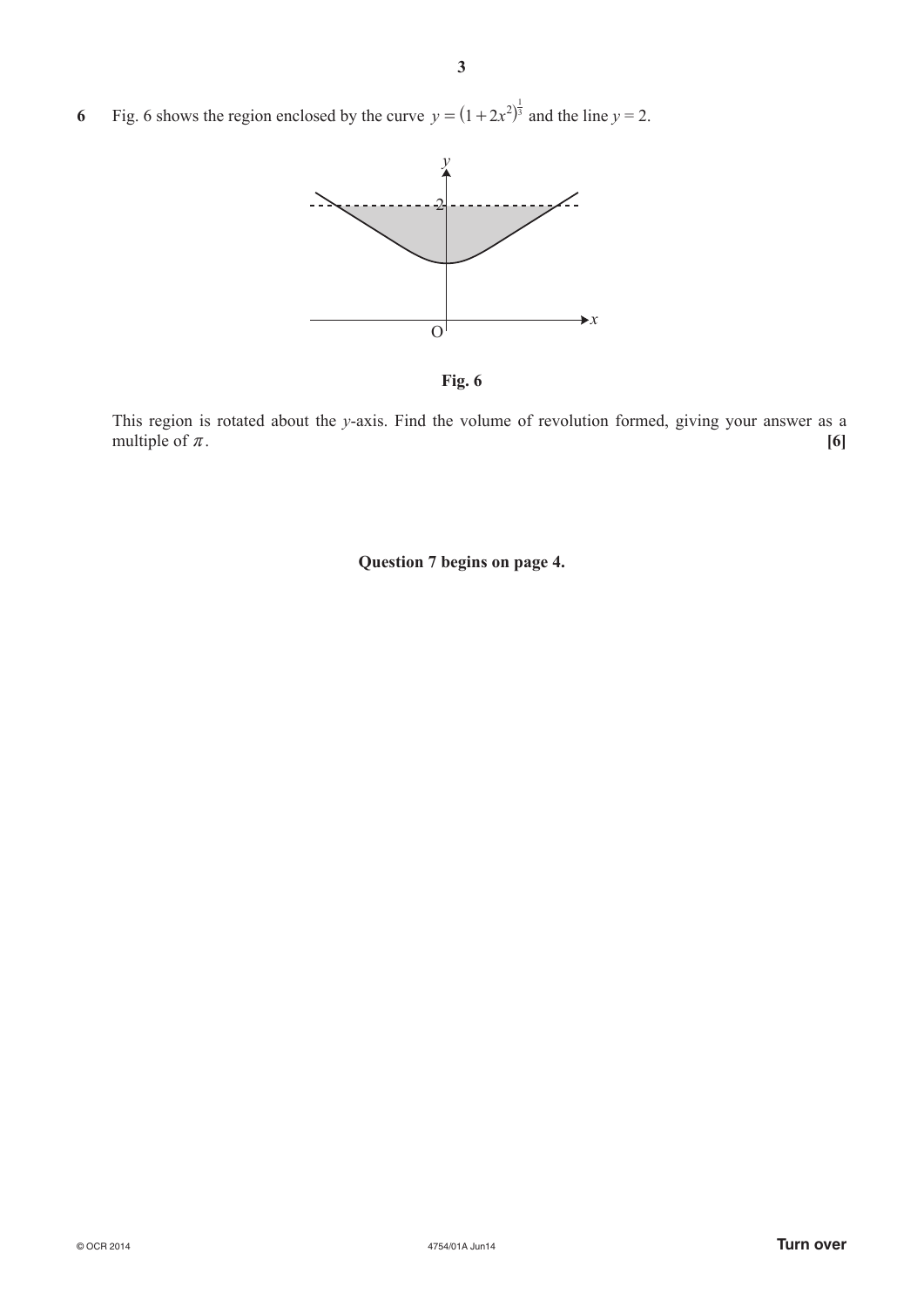#### **Section B** (36 marks)

**7** Fig. 7 shows a tetrahedron ABCD. The coordinates of the vertices, with respect to axes O*xyz*, are  $A(-3, 0, 0), B(2, 0, -2), C(0, 4, 0)$  and  $D(0, 4, 5)$ .



**Fig. 7**

| (i) Find the lengths of the edges AB and AC, and the size of the angle CAB. Hence calculate the area of<br>triangle ABC.                                           |            |
|--------------------------------------------------------------------------------------------------------------------------------------------------------------------|------------|
| Verify that $4i - 3j + 10k$ is normal to the plane ABC.<br>$(ii)$ $(A)$                                                                                            | 2          |
| Hence find the equation of this plane.<br>(B)                                                                                                                      | [2]        |
| (iii) Write down a vector equation for the line through D perpendicular to the plane ABC. Hence find the<br>point of intersection of this line with the plane ABC. | <u>[5]</u> |
| The volume of a tetrahedron is $\frac{1}{3} \times$ area of base $\times$ height.                                                                                  |            |

**(iv)** Find the volume of the tetrahedron ABCD. **[2]**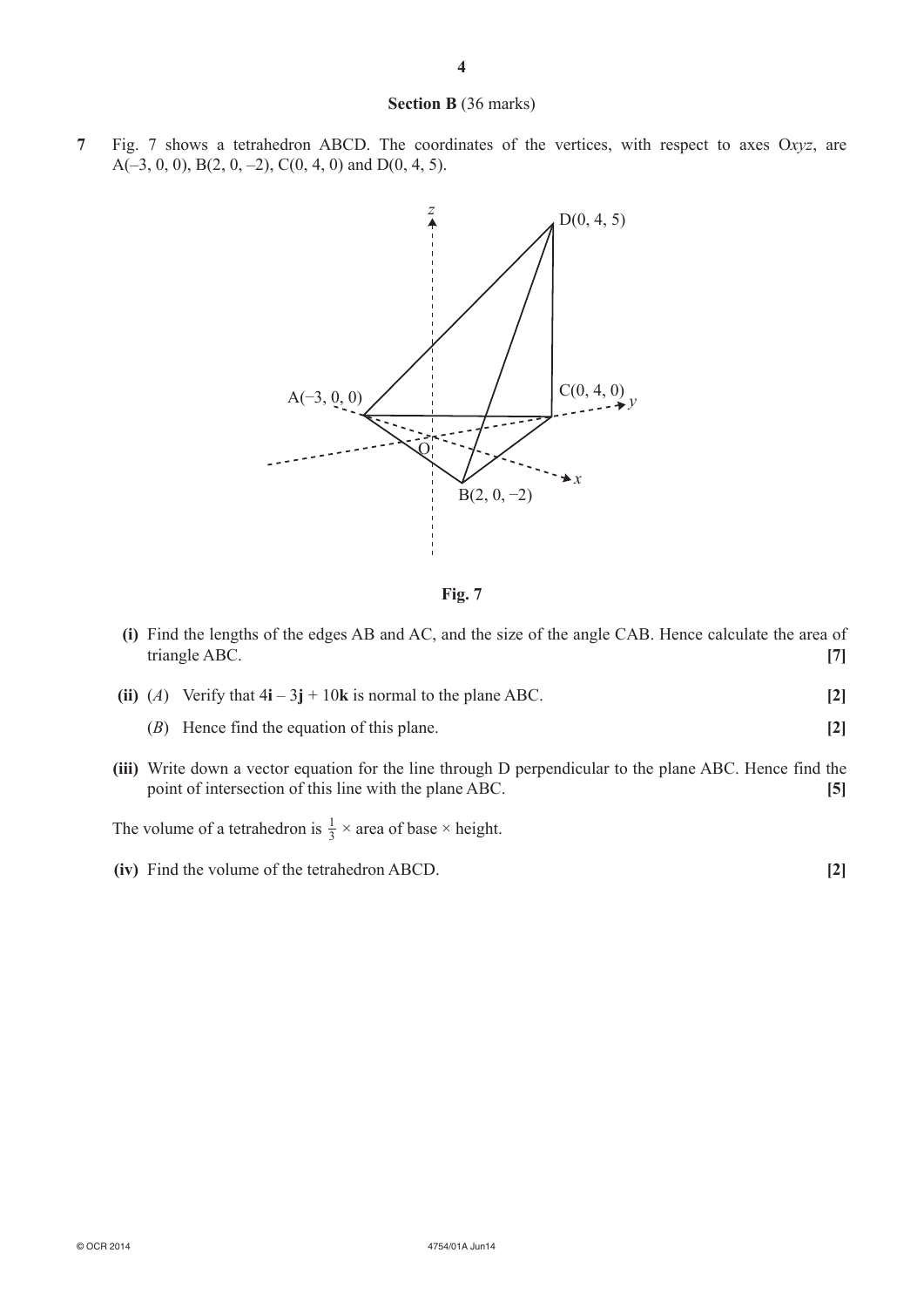**8** Fig. 8.1 shows an upright cylindrical barrel containing water. The water is leaking out of a hole in the side of the barrel.





The height of the water surface above the hole *t* seconds after opening the hole is *h* metres, where

$$
\frac{\mathrm{d}h}{\mathrm{d}t} = -A\sqrt{h}
$$

and where  $A$  is a positive constant. Initially the water surface is 1 metre above the hole.

**(i)** Verify that the solution to this differential equation is

$$
h = \left(1 - \frac{1}{2}At\right)^2.
$$

The water stops leaking when  $h = 0$ . This occurs after 20 seconds.

**(ii)** Find the value of *A*, and the time when the height of the water surface above the hole is 0.5m. **[4]**

Fig. 8.2 shows a similar situation with a different barrel; *h* is in metres.



**Fig. 8.2**

For this barrel,

$$
\frac{\mathrm{d}h}{\mathrm{d}t} = -B \frac{\sqrt{h}}{(1+h)^2},
$$

where *B* is a positive constant. When  $t = 0$ ,  $h = 1$ .

**(iii)** Solve this differential equation, and hence show that

$$
h^{\frac{1}{2}}(30+20h+6h^2) = 56-15Bt.
$$
 [7]

**(iv)** Given that  $h = 0$  when  $t = 20$ , find *B*.

Find also the time when the height of the water surface above the hole is  $0.5$  m. [4]

#### **END OF QUESTION PAPER**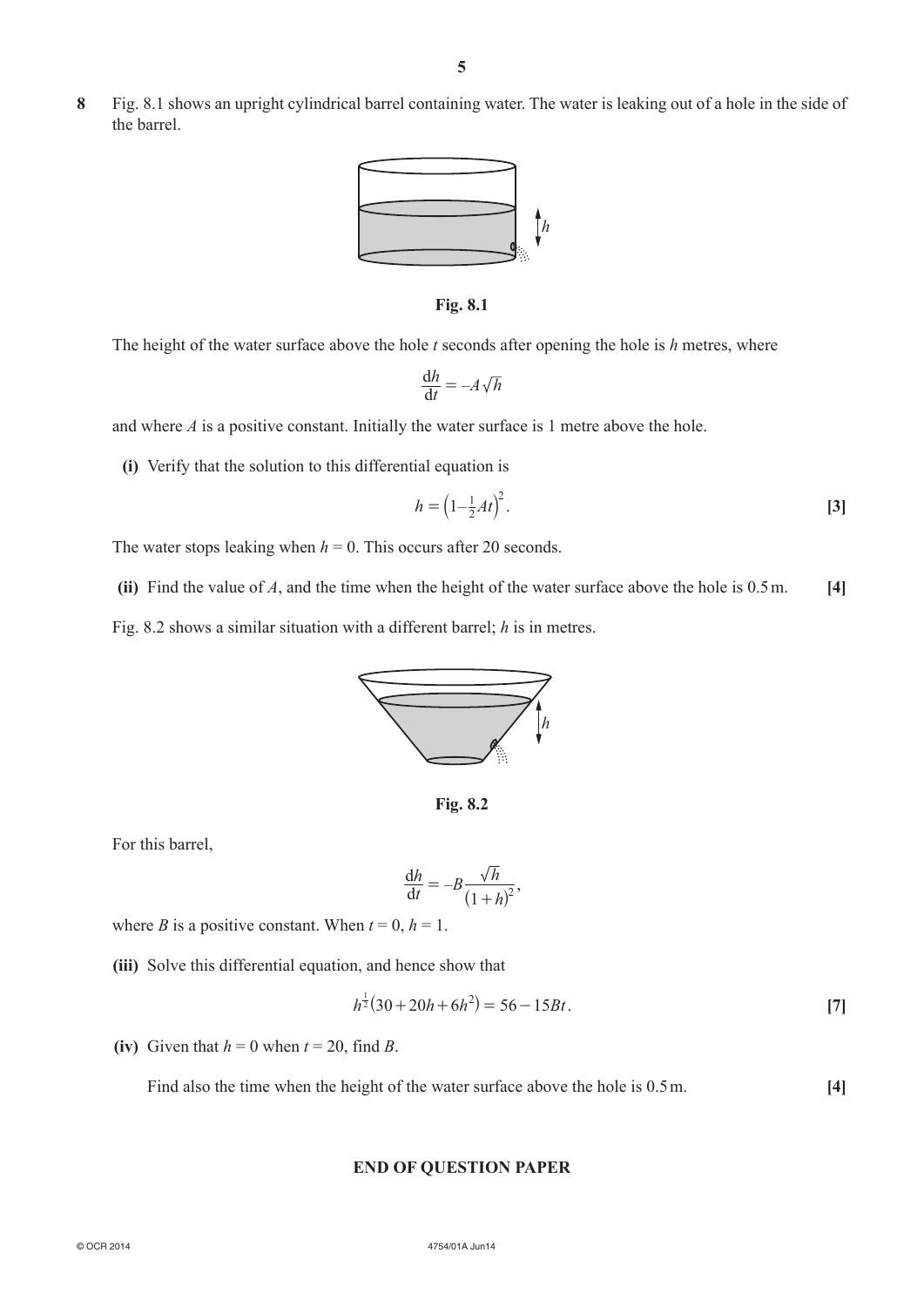#### **BLANK PAGE**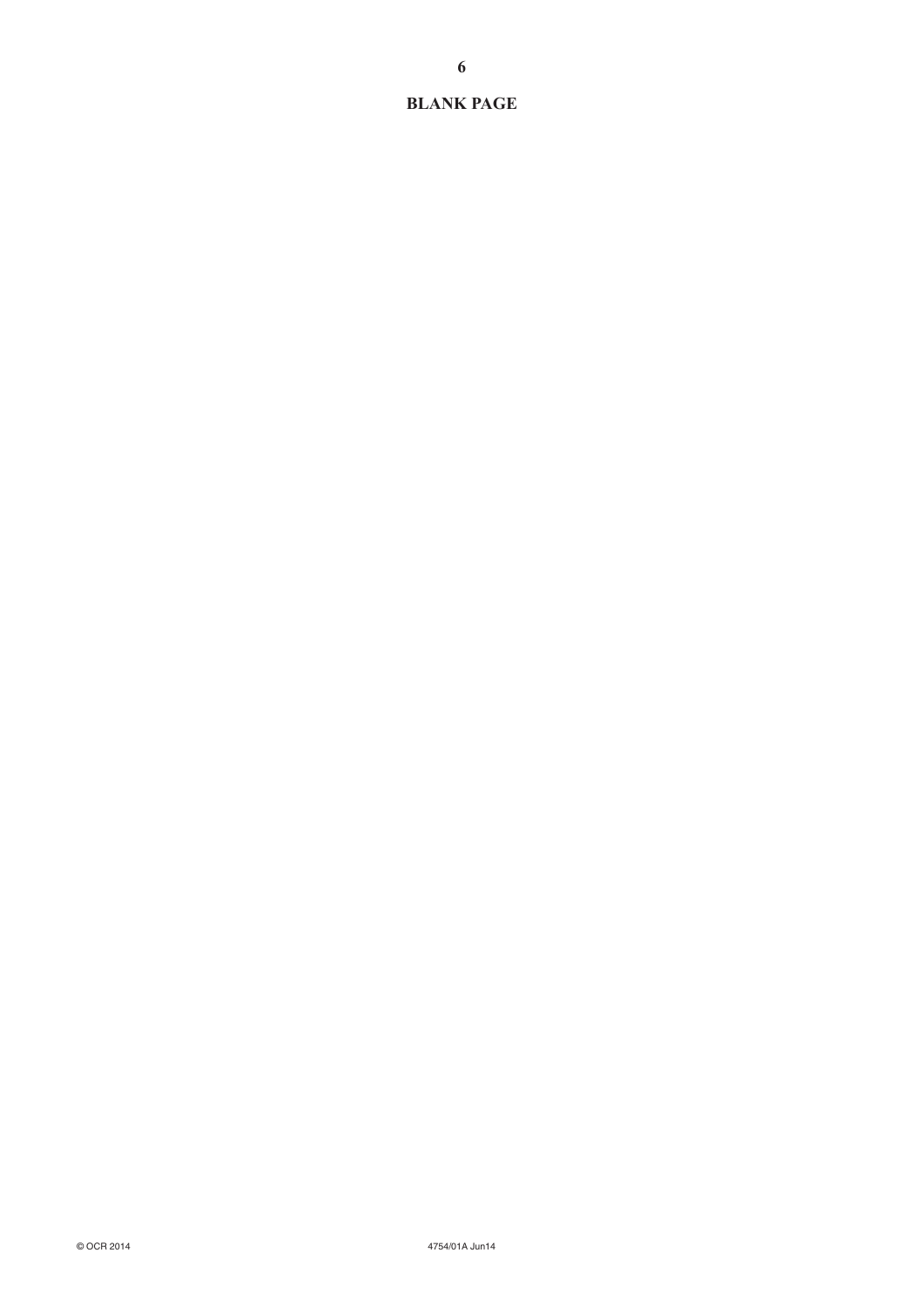#### **BLANK PAGE**